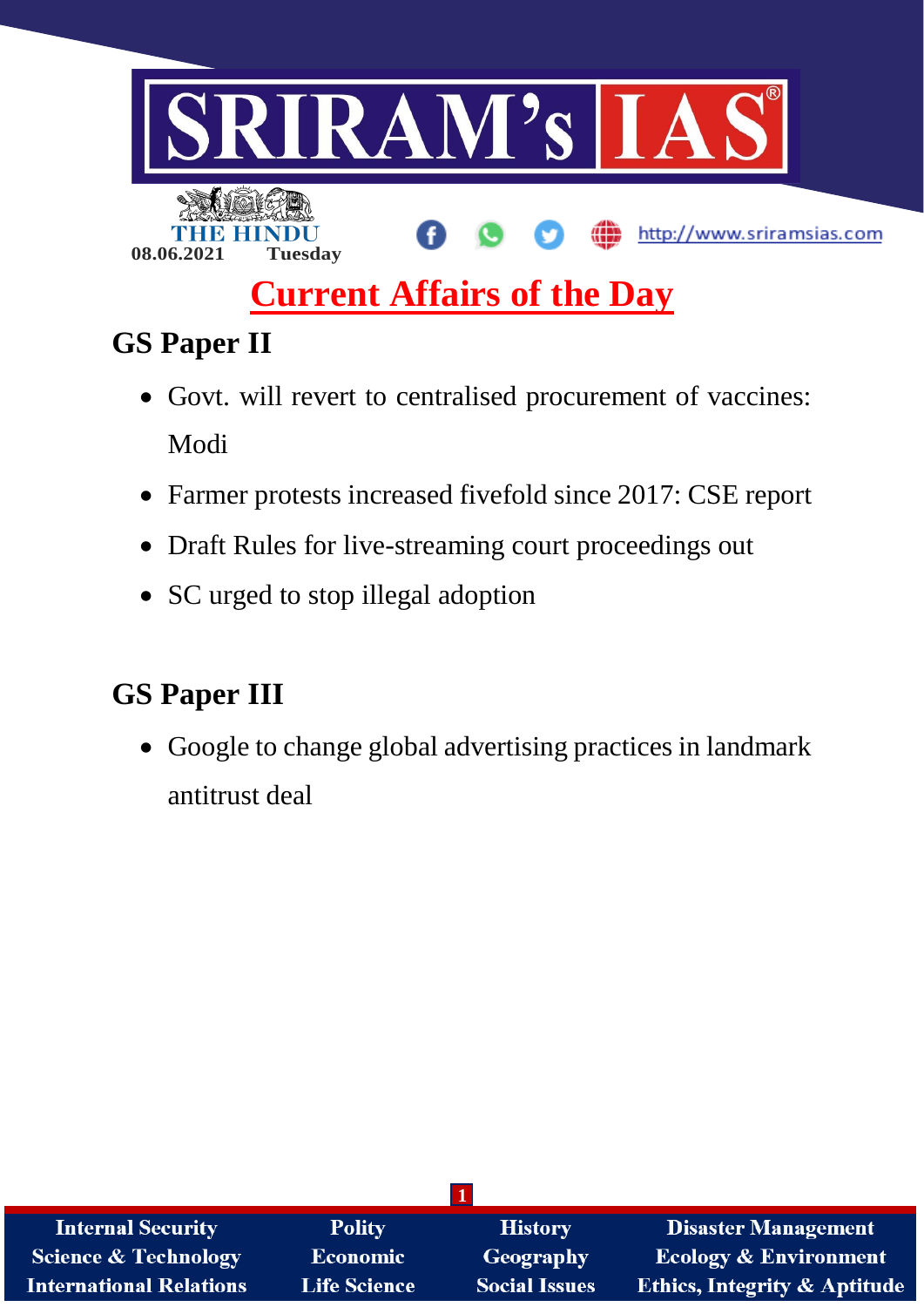

#### **Govt. will revert to centralised procurement of vaccines: Modi**

- 1. Prime Minister Narendra Modi announced that India would revert to a system of centralised procurement of vaccines against COVID-19, with free vaccines to be provided for the 18-44 age group as well and with 25% of procurement kept open for the private sector. This system will be operationalised by June 21.
- 2. He also announced the extension of the free ration distribution scheme for 80 crore beneficiaries under the Pradhan Mantri Garib Kalyan Yojana till Diwali, in November.

#### **Farmer protests increased fivefold since 2017: CSE report**

- 1. Apart from the three contentious Central farm laws, procurement and agricultural market price-related failures have contributed to a fivefold increase in major farmers' protests since 2017, according to data collated by the Centre for Science and Environment (CSE).
- 2. In 2017, there were 34 major protests across 15 States. The number has now shot up to 165 protests across 22 States and Union Territories.
- 3. There are various reasons like state legislation and inadequate Budget allocations for the agricultural sector, market failures and demand for fair prices, and battles against the acquisition of farmland for development projects, including highway and airport construction.
- 4. Also, at least seven agitations have been to demand loan waivers or to protest poor insurance coverage and delayed compensation. Farmers have gathered at least four times to protest the unavailability or increased prices of farm inputs and infrastructure. The arrests of protesting farm leaders have also led to further stirs.
- 5. The report notes that India now has more farm labourers than landowning farmers and cultivators. This is true in 52% of the country's districts, as well as in all districts of Bihar and Kerala.
- 6. More than 28 agricultural workers and cultivators end their lives every day. The latest data available shows that 5,957 farmers and an additional 4,324 farm labourers died by suicide in 2019.

The CSE has called for better maintenance of agricultural data, noting that 14 States had actually witnessed a deterioration in the quality of their land records.

| <b>Internal Security</b>        | <b>Polity</b>       | <b>History</b>       | <b>Disaster Management</b>              |  |  |  |
|---------------------------------|---------------------|----------------------|-----------------------------------------|--|--|--|
| <b>Science &amp; Technology</b> | <b>Economic</b>     | Geography            | <b>Ecology &amp; Environment</b>        |  |  |  |
| <b>International Relations</b>  | <b>Life Science</b> | <b>Social Issues</b> | <b>Ethics, Integrity &amp; Aptitude</b> |  |  |  |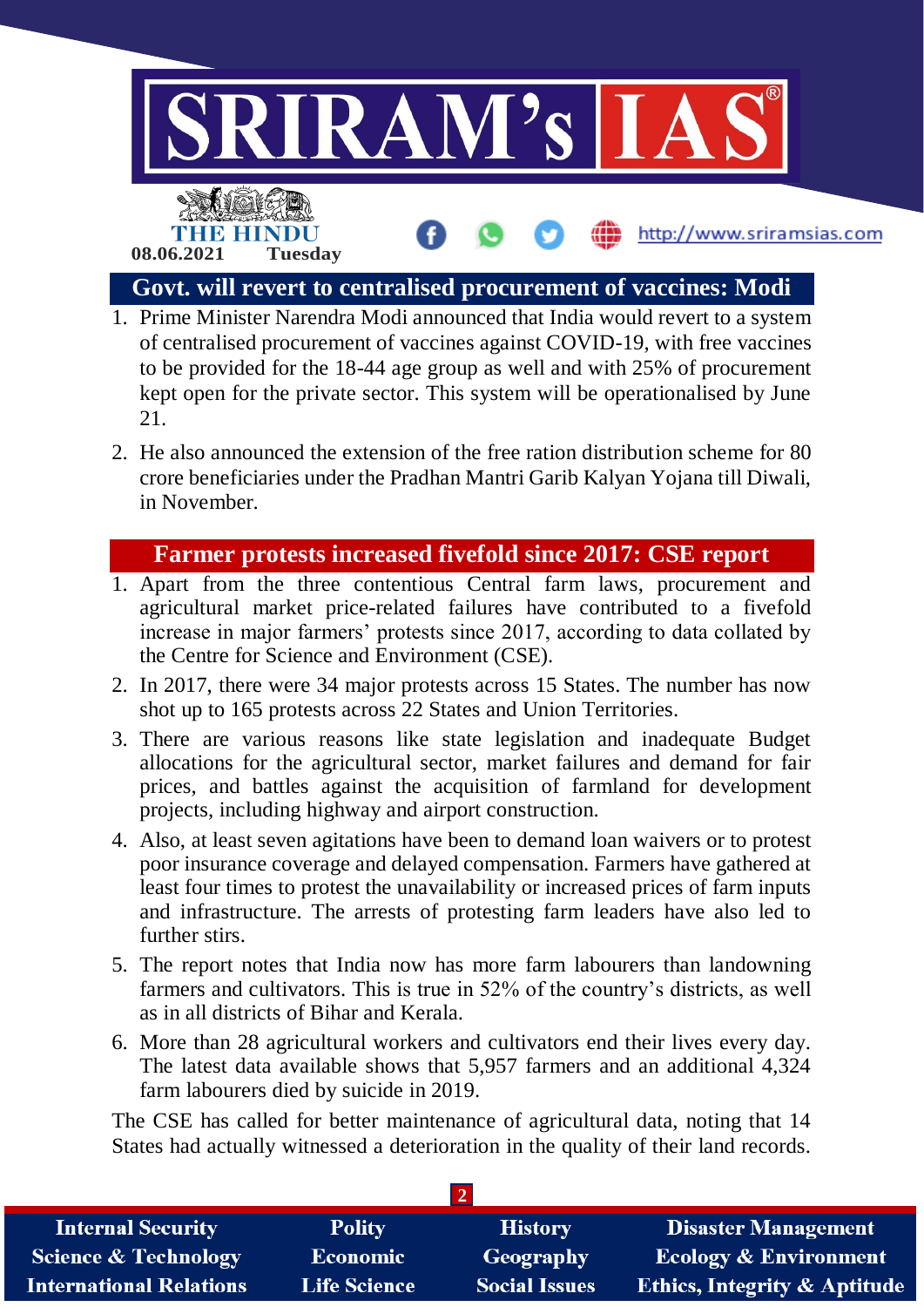

India is sitting atop a massive time-bomb of agrarian crisis and disquiet, and the clock is ticking away.

#### **Draft Rules for live-streaming court proceedings out**

- 1. Draft Rules released by the Supreme Court e-Committee for live-streaming and recording court proceedings propose a 10-minute delay in transmission and exclusion of communally sensitive cases and matters that involve sexual offences and gender violence against women.
- 2. The Rules are part of the National Policy and Action Plan for the implementation of Information and Communication Technology (ICT) in the judiciary.
- 3. Now, the apex court has invited inputs and feedback on the 'Draft Model Rules for Live-Streaming and Recording of Court Proceedings.
- 4. The Rules would cover live-streaming and recording of proceedings in High Courts, lower courts and tribunals.
- 5. Justice Chandrachud said the right of access to justice, guaranteed under Article 21 of the Constitution, encompasses the right to access live court proceedings. The Rules intend to balance between access to information and concerns of privacy and confidentiality.
- 6. Matrimonial matters, cases under the Protection of Children from Sexual Offences Act (POCSO) and under the Juvenile Justice (Care and Protection of Children) Act would also be exempted from the live stream.
- 7. The Bench can exempt, for reasons recorded in writing, any case it considers antithetical to the administration of justice.

#### **SC urged to stop illegal adoption**

The Supreme Court agreed to intervene after the National Commission for Protection of Child Rights (NCPCR) sounded the alarm on a spate of complaints about the illegal adoption of COVID orphans through private individuals and organisations.

#### **'Violates JJ Act'**

1. Social media posts are circulating that children are up for adoption. This is plainly illegal and violates the Juvenile Justice Act.

| <b>Internal Security</b>        | <b>Polity</b>       | <b>History</b>       | <b>Disaster Management</b>              |  |  |  |
|---------------------------------|---------------------|----------------------|-----------------------------------------|--|--|--|
| <b>Science &amp; Technology</b> | <b>Economic</b>     | Geography            | <b>Ecology &amp; Environment</b>        |  |  |  |
| <b>International Relations</b>  | <b>Life Science</b> | <b>Social Issues</b> | <b>Ethics, Integrity &amp; Aptitude</b> |  |  |  |